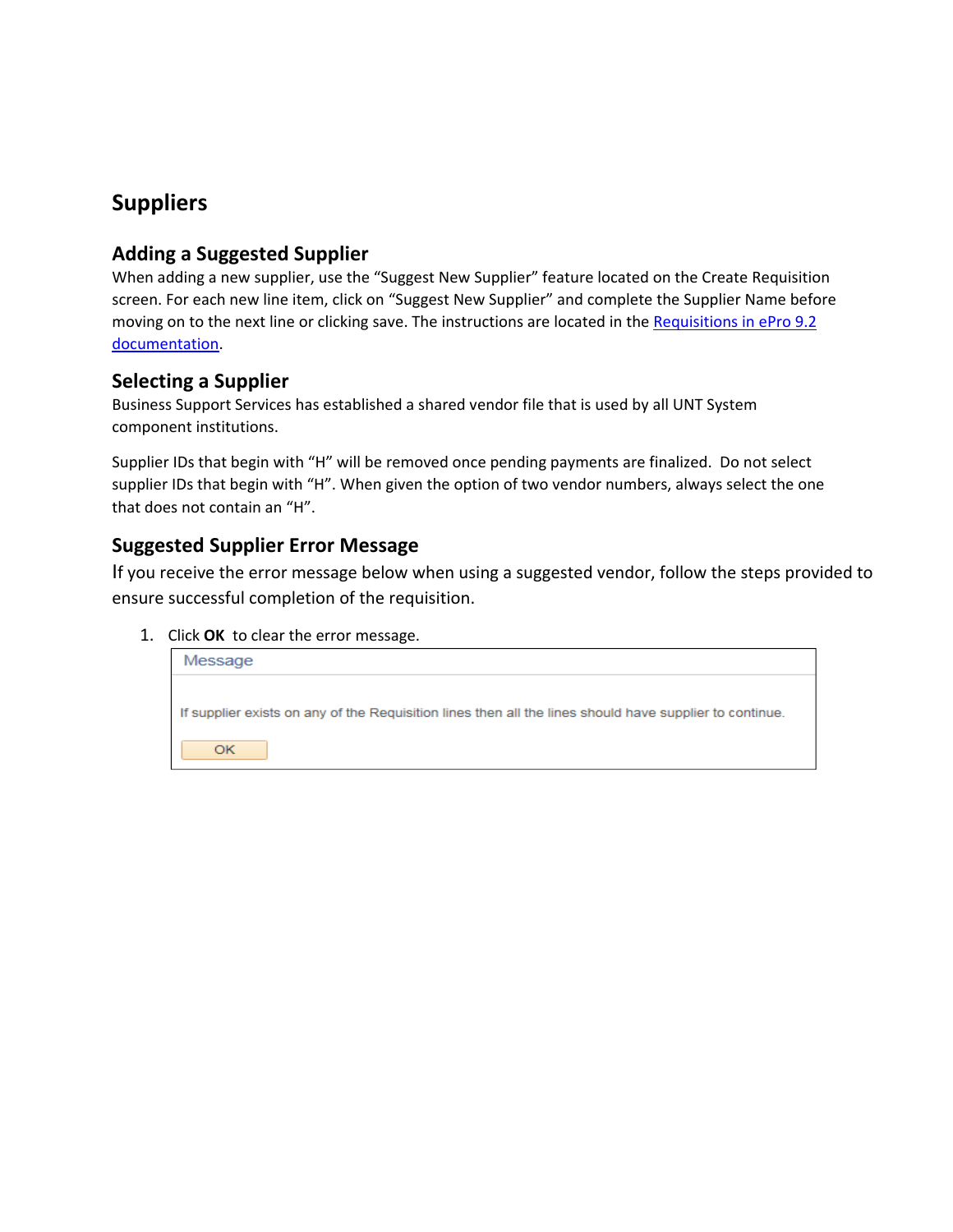- 2. Click the **Description** for appropriate Line on the **Edit Requisition – Review and Submit** screen.
- 3. Review the **New Requisition** section of the **Edit Requisition** screen.
- 4. Take note of whether **Suggested Supplier** information is included.
- 5. Click **Apply** to return to the **Edit Requisition – Review and Submit** screen.

| Edit Requisition 2<br><b>Business Services-Gen</b><br>Welcome                                                               |                                                                                                                                                                                                       |                                                                                    | tome / My Preferences <b>100</b> Requisition Settings                                                                                        | <sup>■</sup> 3 Lines                                | Checkout                                                                        |                                       |  |
|-----------------------------------------------------------------------------------------------------------------------------|-------------------------------------------------------------------------------------------------------------------------------------------------------------------------------------------------------|------------------------------------------------------------------------------------|----------------------------------------------------------------------------------------------------------------------------------------------|-----------------------------------------------------|---------------------------------------------------------------------------------|---------------------------------------|--|
| Request Options                                                                                                             | Search All                                                                                                                                                                                            | $\checkmark$                                                                       |                                                                                                                                              | Search                                              | Advanced Search                                                                 |                                       |  |
| <b>All Request Options</b>                                                                                                  | <b>New Requisition</b>                                                                                                                                                                                |                                                                                    |                                                                                                                                              |                                                     |                                                                                 |                                       |  |
| ePro Services<br><b>New Requisition</b><br>Web<br>Forms<br>Favorites<br><b>Recently Ordered</b><br><b>External Catalogs</b> | *Goods/Service Dell Desktop<br>Description<br>Quantity<br>Amount<br>*Category 204-52<br>Supplier ID<br><b>Supplier Name</b><br>Quote Number<br><b>Beginning Date</b><br><b>Additional Information</b> | $\mathbf{I}$<br>1000 0000<br>$\alpha$<br>Q<br>a<br>$\overline{\mathbf{r}}$<br>国?   | EA<br>*Unit of Measure:<br>"Currency Code USD<br><b>Suggested Supplier Computer Sales</b><br>Quote Date<br>Date of Completion<br><b>ENGE</b> | a<br>$\overline{1}$<br>$\mathbb{R}$ ?               |                                                                                 |                                       |  |
|                                                                                                                             | Send to Supplier<br>Apply<br>Attention To<br>Due Date<br>Accounting Lines                                                                                                                             | Show at Receipt<br>Business Services-Gen<br>园                                      | Show at Voucher                                                                                                                              |                                                     | Pegging Workbench<br>Custom Fields                                              |                                       |  |
| $\mathcal{V} \Box$ 2 ga Del Keyboard<br>Shipping Line 1                                                                     | *Ship To<br>Address<br>Attention To                                                                                                                                                                   | jUSB 135<br>$\alpha$<br>2310 N. I-35E<br>Denton, TX 76201<br>Business Services-Gen | Each<br>1.0000<br>Add Shipto Comments<br>Add One Time Address                                                                                | 150.0000<br>Quantity<br>1.0000<br>Price<br>150,0000 | 150.00<br>83<br><b>Price Adjustment</b><br>Pegging Inquiry<br>Pegging Workbench | $O$ Add $\otimes$ $\otimes$<br>$+(-)$ |  |

6. Skip to Line 10 if the **Suggested Supplier** information is included**.**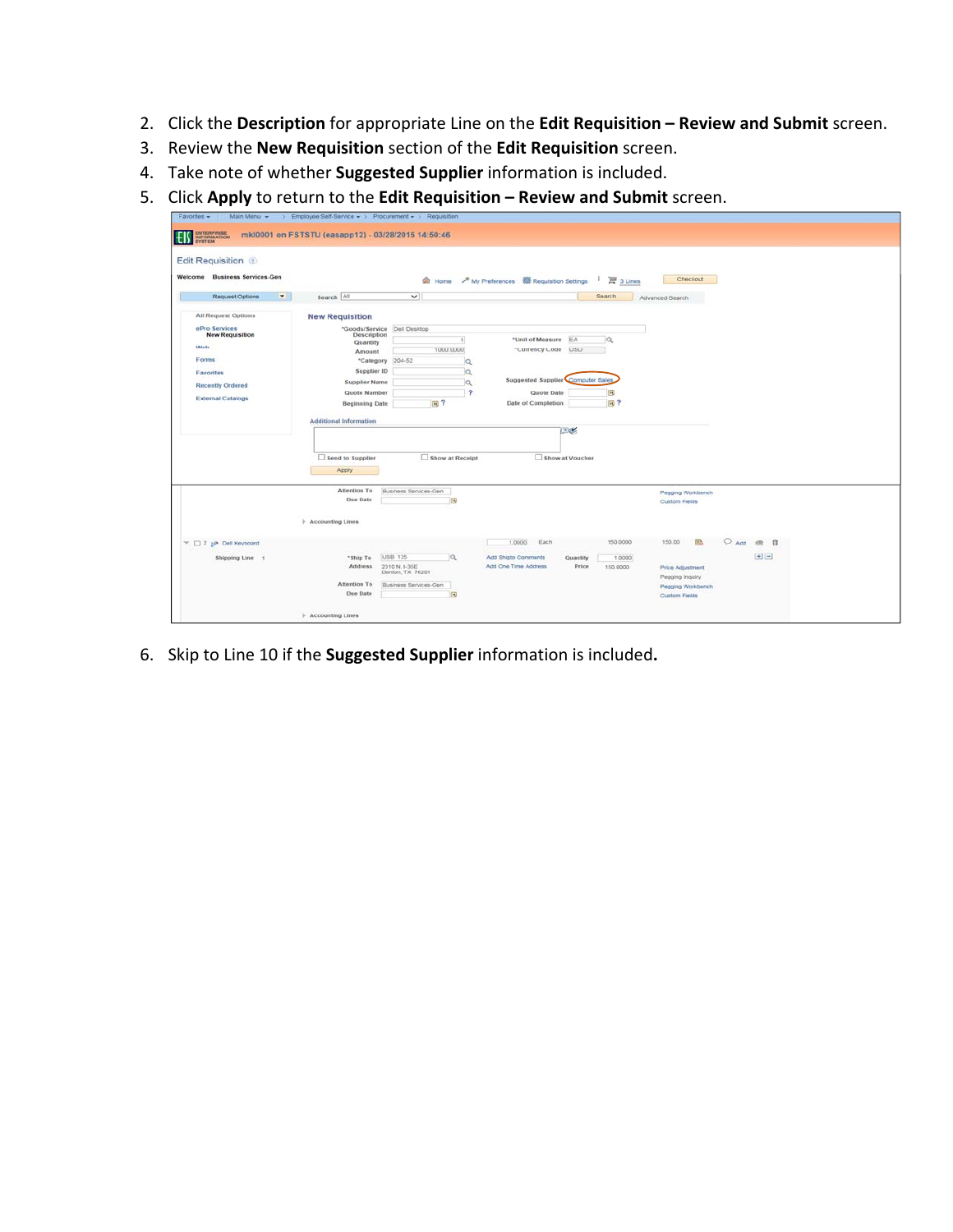7. Click the Line Details icon **a** if the Suggested Supplier information is not included.

| Main Menu $\star$ > Employee Self-Service $\star$ > Procurement $\star$ > Requisition<br>Favorites -                                                                                           |                                                                                                         |                                                                                                                                  |                                                                                                                              |
|------------------------------------------------------------------------------------------------------------------------------------------------------------------------------------------------|---------------------------------------------------------------------------------------------------------|----------------------------------------------------------------------------------------------------------------------------------|------------------------------------------------------------------------------------------------------------------------------|
| ENTERPRISE<br>INFORMATION<br>SYSTEM<br>mkl0001 on FSTSTU (easapp12) - 03/28/2016 14:50:46<br>ΗI                                                                                                |                                                                                                         |                                                                                                                                  |                                                                                                                              |
| Edit Requisition - Review and Submit<br>Review the item information and submit the req for approval.<br><b>Requisition Summary</b><br>Business Unit SY769<br>Requester E92200<br>*Currency USD | Univ. of North Texas System<br><b>Business Services-Gen</b>                                             | $*$ My Preferences<br><b>Requisition Name Computer</b><br>Requisition ID 0000007292<br>Priority Medium v<br><b>Custom Fields</b> | Copy Bid Vendors<br>Delete Bid Vend<br>Refresh                                                                               |
| Cart Summary: Total Amount 1,170.00 USD<br>Expand lines to review shipping and accounting details                                                                                              |                                                                                                         |                                                                                                                                  |                                                                                                                              |
| <b>Requisition Lines</b> (?)                                                                                                                                                                   |                                                                                                         |                                                                                                                                  |                                                                                                                              |
| Item ID<br>Line<br>Description                                                                                                                                                                 | Supplier                                                                                                | <b>UOM</b><br>Quantity<br>Price                                                                                                  | Details Comments Bid Tab Delete<br>Total                                                                                     |
| v.<br>1 se Dell Desktop<br>Shipping Line 1<br>*Ship To<br>Address<br><b>Attention To</b><br>Due Date<br>Accounting Lines                                                                       | <b>USB 135</b><br>$\alpha$<br>2310 N. I-35E<br>Denton, TX 76201<br>Business Services-Gen<br><b>Fil</b>  | Each<br>1000.0000<br>1.0000<br>Add Shipto Comments<br>Quantity<br>1.0000<br>Add One Time Address<br>Price<br>1000.0000           | 1000.00<br>颫<br>一自<br>凿<br>Add<br>$+1 -$<br>Price Adjustment<br>Pegging Inquiry<br>Pegging Workbench<br><b>Custom Fields</b> |
| 2 gp Dell Keyboard<br>$\overline{\mathcal{M}}$                                                                                                                                                 |                                                                                                         | Each<br>150.0000<br>1,0000                                                                                                       | 150.00<br>凿<br>一自<br>Add                                                                                                     |
| Shipping Line 1<br>*Ship To<br>Address                                                                                                                                                         | <b>USB 135</b><br>Q<br>2310 N. I-35E<br>Denton, TX 76201                                                | Add Shipto Comments<br>Quantity<br>1.0000<br>Add One Time Address<br>Price<br>150,0000                                           | $+$ $-$<br>Price Adjustment<br>Pegging Inquiry                                                                               |
| Attention To<br>Due Date                                                                                                                                                                       | Business Services-Gen<br>$\begin{bmatrix} \overline{\mathbf{H}} \\ \overline{\mathbf{H}} \end{bmatrix}$ |                                                                                                                                  | Pegging Workbench<br><b>Custom Fields</b>                                                                                    |

# 8. Click the box next to **RFQ Required**.

| Main Menu -<br>Favorites -<br>$\rightarrow$                                                                                            | Employee Self-Service · > Procurement · > Requisition                                                |                                                                                                      |  |
|----------------------------------------------------------------------------------------------------------------------------------------|------------------------------------------------------------------------------------------------------|------------------------------------------------------------------------------------------------------|--|
| ENTERPRISE                                                                                                                             | mkl0001 on FSTSTU (easapp12) - 03/28/2016 14:50:46                                                   |                                                                                                      |  |
| <b>Line Details</b><br>Line Details 2<br>No Image<br>$3 \frac{99}{10}$<br>Line<br>$\blacktriangledown$ Item Details ?                  | Dell Mouse                                                                                           | Open<br><b>Line Status</b>                                                                           |  |
| <b>Merchandise Amount</b><br>Item ID<br>Category<br>Original Substituted Item<br><b>Description</b><br><b>Physical Nature</b><br>Buyer | 20.00 USD<br>204-64<br>Goods<br>$\check{~}$<br> Q <br><b>Buyer Information</b><br>Configuration Info | <b>DFQ Required</b><br>Device Tracking<br>Zero Price Indicator<br>Amount Only<br>Inspection Required |  |